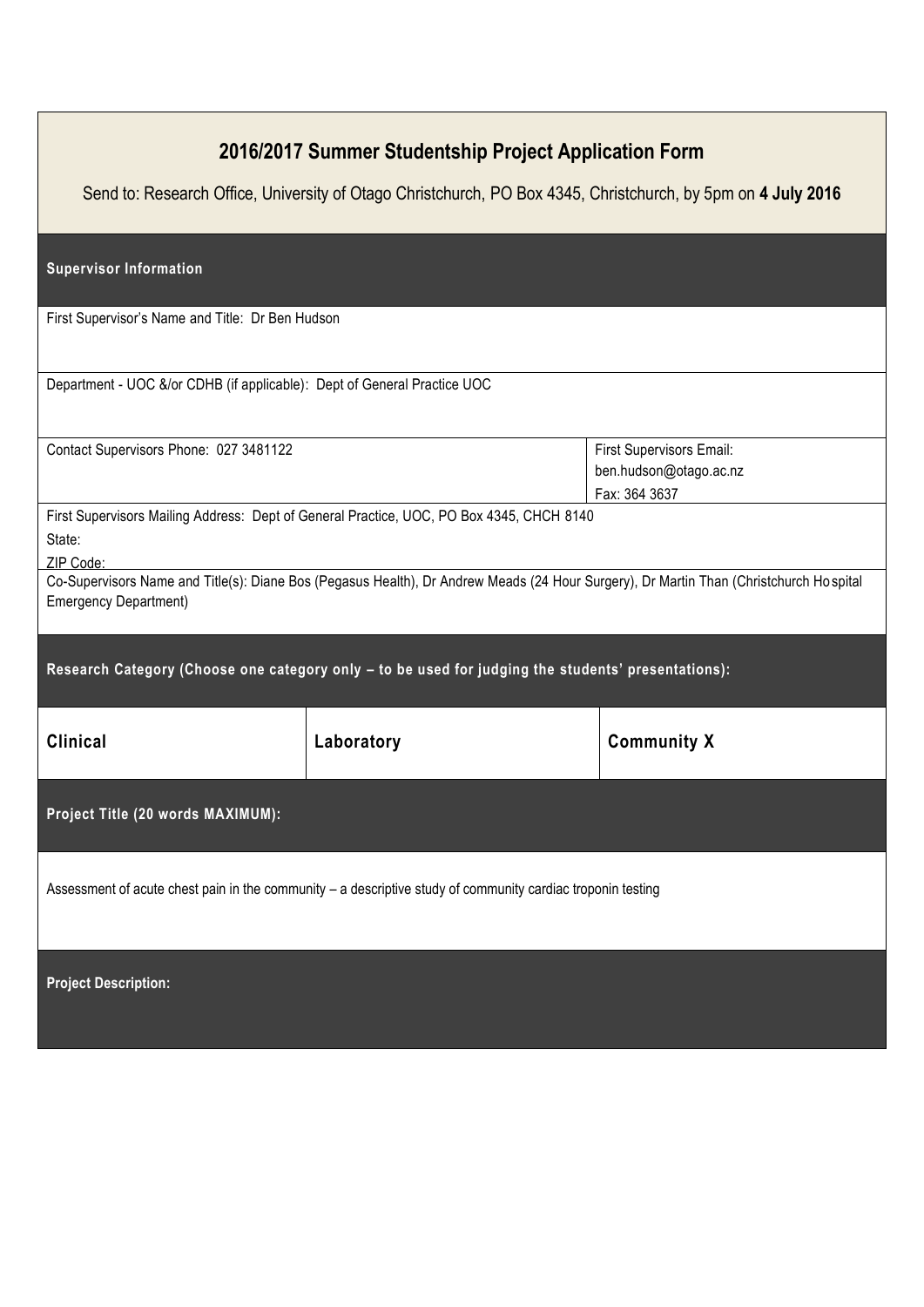## **Introduction:**

Blood measurements of cardiac troponin (cTn) are essential tests in stratifying the risk of acute coronary syndrome (ACS) in patients presenting acutely to hospital with chest pain. In this setting it has been shown that, when cTn measurements are used in conjunction with risk score systems, patients at low risk of ACS can be reliably identified and discharged. There is little evidence, however, about the performance of cTn testing in the community.

Canterbury is unusual in that cTn testing has been available in primary care for several years. The test is regularly used by GPs (c.500 tests per month). As yet, there has been no detailed analysis of how cTn testing is used in this community.

# **We propose a descriptive study that will examine the community use of cTn testing in Canterbury**.

### **Aim:**

This study will describe the population of patients undergoing community cTn testing and answer the following questions:

- 1. How many patients undergo cTn testing in the community?
- 2. Has the number of community tests changed over time?
- 3. What is the test positivity rate?
- 4. Has the positivity rate changed with time?
- 5. What is the rate of major adverse cardiac endpoints (MACE) following cTn testing amongst those undergoing community cTn testing?
- 6. How does a positive cTn test alter patient management?

### **Possible impact (in lay terms):**

The results of this study will help us understand whether using cTn testing in patients presenting with chest pain in the community assists with clinical decision making. We hope that this will allow us to improve the care of patients presenting in this way.

### **Method:**

Community cardiac troponin (cTn) testing is performed at two laboratories: Canterbury Health Laboratories and Southern Community Laboratories. Patient data for those undergoing cTn testing are available from both laboratories. We will identify patients who have had community cTn testing in a defined period and will then match their National Health Index (NHI) numbers with hospital discharge data to identify those patients who presented with MACE following their cTn test. We will do this using a software tool that has already been developed and used in a similar study of secondary care patients.

The size of the cohort of patients will be determined by initial exploratory analysis of the frequency of MACE following cTn testing.